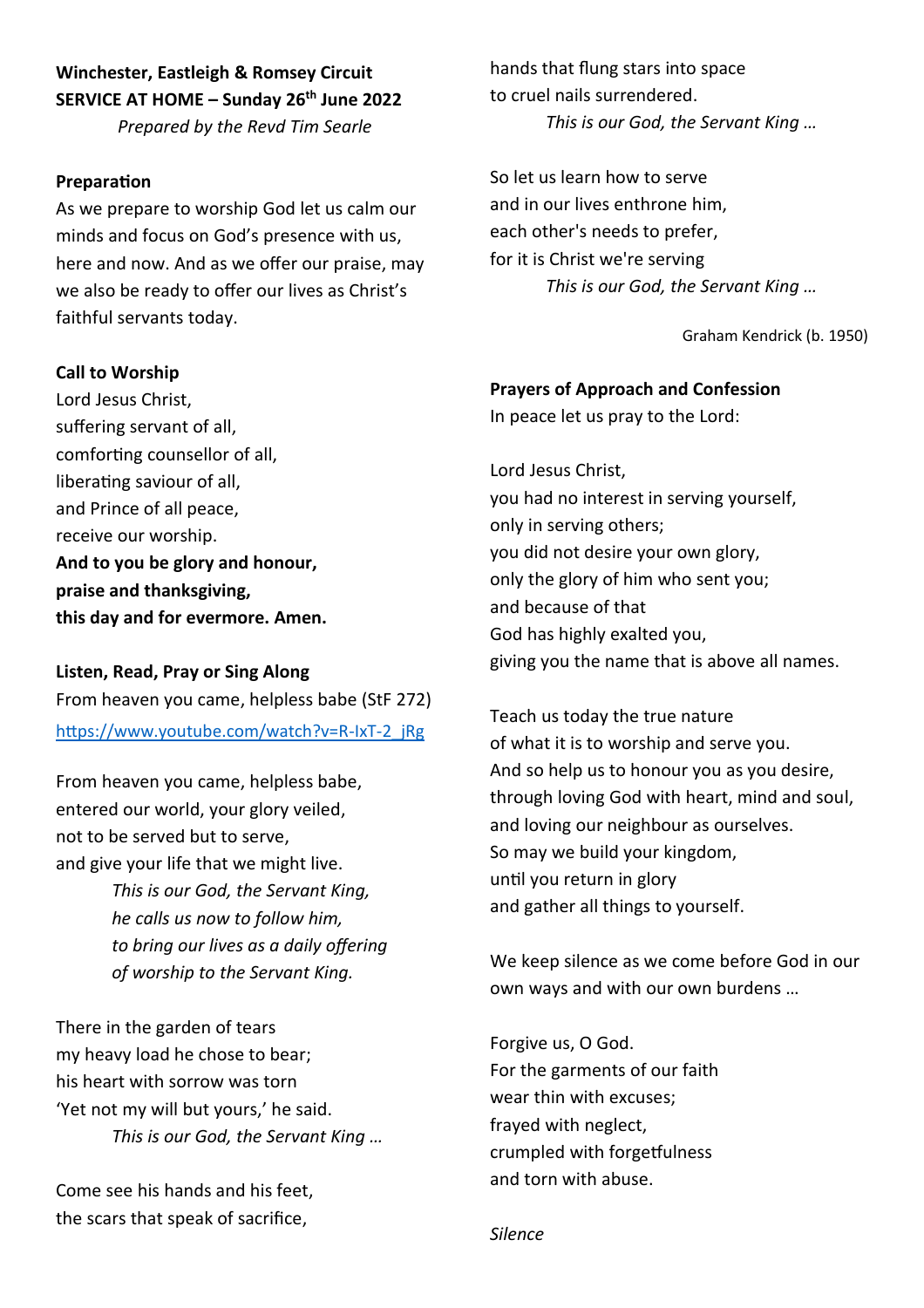Lord, forgive us. Lord, save us. Lord, hear us.

## *Silence*

Hear the good news! If anyone is in Christ, there is a new creation: everything old has passed away; see, everything has become new! Receive God's gift of forgiveness and be at peace.

We bring all our prayers together by praying as Jesus taught us:

### **The Lord's Prayer**

**Read Isaiah 9.2-7 Read Isaiah 61.1-7**

### **Reflection**

Some of us, in our worship and study, are currently following the Bible Month material on Isaiah. I hope you don't mind, but I've taken the liberty of veering away from the lectionary for this week's service at home so that we too can spend a bit of time with Isaiah.

Having recently led one of United's house groups on the material, I realise that Isaiah isn't the easiest book of the Bible to decipher, and every so often it feels as if you're walking through treacle. But I want to encourage you to stick with it because the book is, in fact, full of riches that can help deepen our faith, and deepen our understanding of God's saving work in Jesus.

Take a step back from the individual chapters and verses for a moment, and you begin to see the big picture that the prophet was trying to

convey. That amid all the bad news of their times, hope never faded, the ability of God through faithful servants to save the people never waned, and the dream of a peaceful kingdom was always possible. Today's world is very different from Isaiah's, but the problems are largely the same. And though we, like the people Isaiah was ministering to, are filled with the worries, anxieties, and frustrations of our age, we must not lose sight of hope, and we must get better at listening to the prophetic voices of our time! If only we'd listened to environmental activists 40-50 years ago, then maybe we might have avoided the biblical scale famine and floods that now befall our world.

A key theme, or 'motif' in Isaiah is the image of the 'Faithful Servant', thinking in particular about the *messianic* prophecies that run through the book of Isaiah, like the one you read a moment ago from Isaiah 9 which is usually reserved for Advent! It reminds me of how God's saving activity runs like a thread through the Bible, and I particularly liked Helen Paynter's imagery in this year's Bible Month material of prophecy as a stream running through the Old Testament, into the New (p.14). It begins with rivulets that merge into streams that flow into the torrent of hope that is Jesus Christ. And whether you believe that Isaiah's prophecies were speaking directly about Jesus or were talking about a series of 'messiahs' that led to the ultimate Suffering Servant, the result is just the same: that Jesus, Son of the Most High God, came to save us, and continues to be present with us today through the Holy Spirit.

Furthermore, that saving work continues through us as we become the 'Faithful Servants' of Jesus. Though we may be more accustomed to Jesus' retelling of Isaiah 61, when he read out those words in the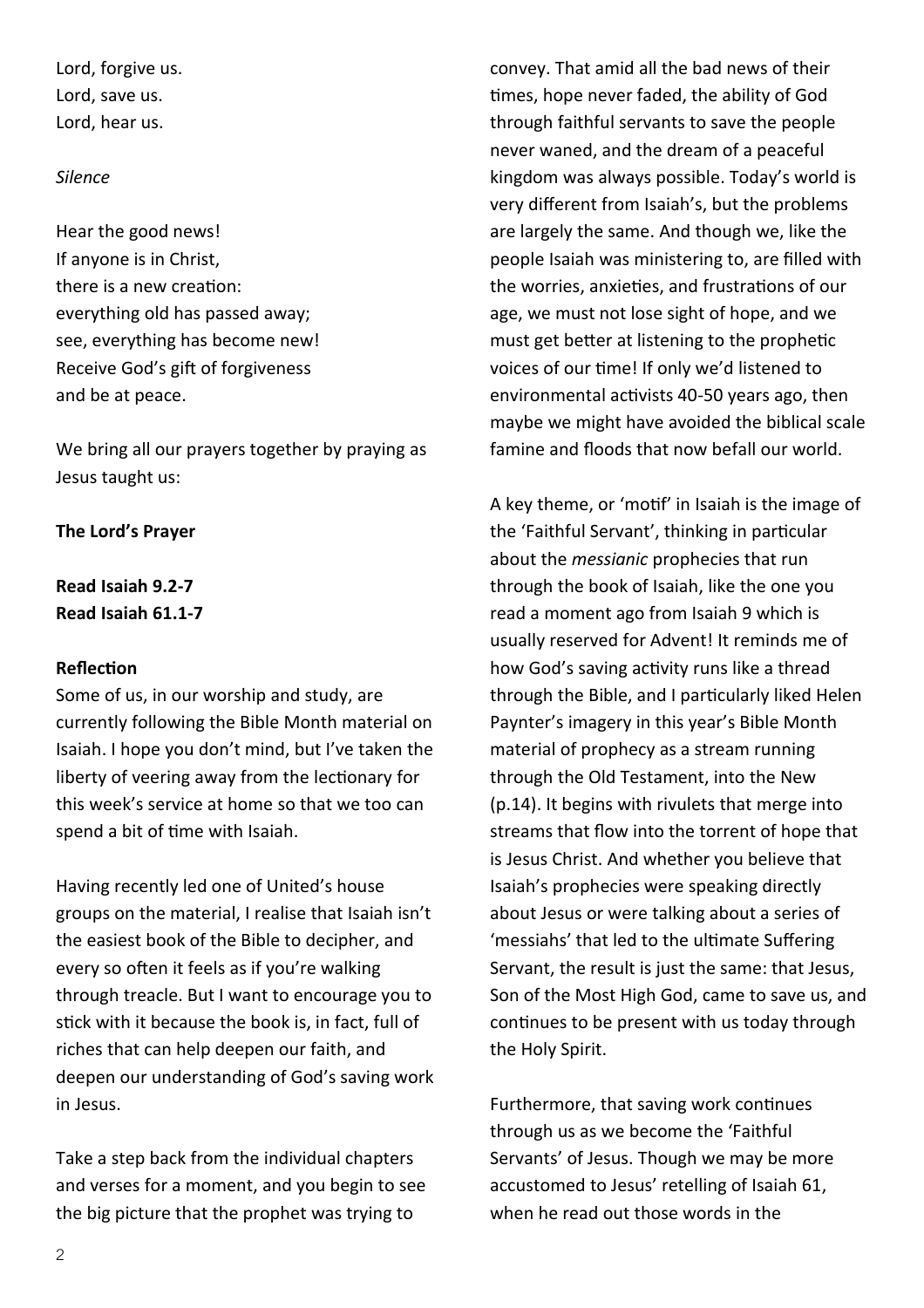Synagogue as recorded in Luke 4, the meaning is the same. That God in Christ came to bring good news to the oppressed, to bind up the brokenhearted, to proclaim liberty to the captives, and to proclaim the year of the Lord's favour. And that God in Christ continues to pursue his manifesto to this day, through us.

So please don't give up on Isaiah but persevere in discovering the rhythm of this vital book. A rhythm that reminds us that whilst suffering indeed pervades, God's help is never far from our sides, and is all the closer when we keep our eyes fixed on Jesus. And on the other side of that suffering is a state of peace and ease in which we may rest safe in the arms of God for a while before the next crisis presents itself.

Perhaps too, in that moment of peace comes a word of challenge from Jesus: 'what can you do to be my faithful servant and to deliver my manifesto?' And perhaps, though it might take a thousand years, when enough people have answered that challenge and become Jesus' faithful servants in their corners of the world, then God's peaceful kingdom will have arrived. In this kingdom, swords will have been turned into ploughshares (Isa 2.4), the wolf shall live with the lamb, the calf and the lion and the fatling together, and a little child shall lead them. (Isa 11.6) Your kingdom come! Your will be done! Amen!

### **A Prayer of Commitment**

As we worship you this day, Lord Jesus, and celebrate the coming kingdom of freedom, peace and justice, so we lay our lives before you as a sign of our commitment to be your faithful servants in the world. Your vision is our vision. Your kingdom is our kingdom. Your call is our call.

Your journey is our journey. Your life is our life. **Come, Lord Jesus! Come, Holy Spirit! May our hearts be ablaze for you. Amen!**

#### **Prayers of Thanksgiving and Intercession**

Almighty and everlasting God, we give you thanks, above all else, for the gift of your son, Jesus, our Lord, and our saviour. Help us to incline our ears to him, to keep our eyes fixed upon him, and to walk by his side our whole lives long. Lord, in your mercy, **hear our prayer.** 

#### Merciful God,

we have broken the world which you created to be a place of peace and harmony. We are truly sorry. Lord, in your mercy, **hear our prayer.** 

We pray for the downtrodden of our society: those who know nothing of love or security, those who have no one to love, and no place to call their own. Lord, in your mercy, **hear our prayer.** 

We pray for those who live in our communities: those who came out of choice, and those who came seeking refuge. We pray for the many who look at shop windows showing goods they cannot afford, and those who can afford them with ease. Lord, in your mercy, **hear our prayer.** 

We pray for those in authority: for the government, and those elected to positions of civic leadership, for those who lead our churches and our circuit.